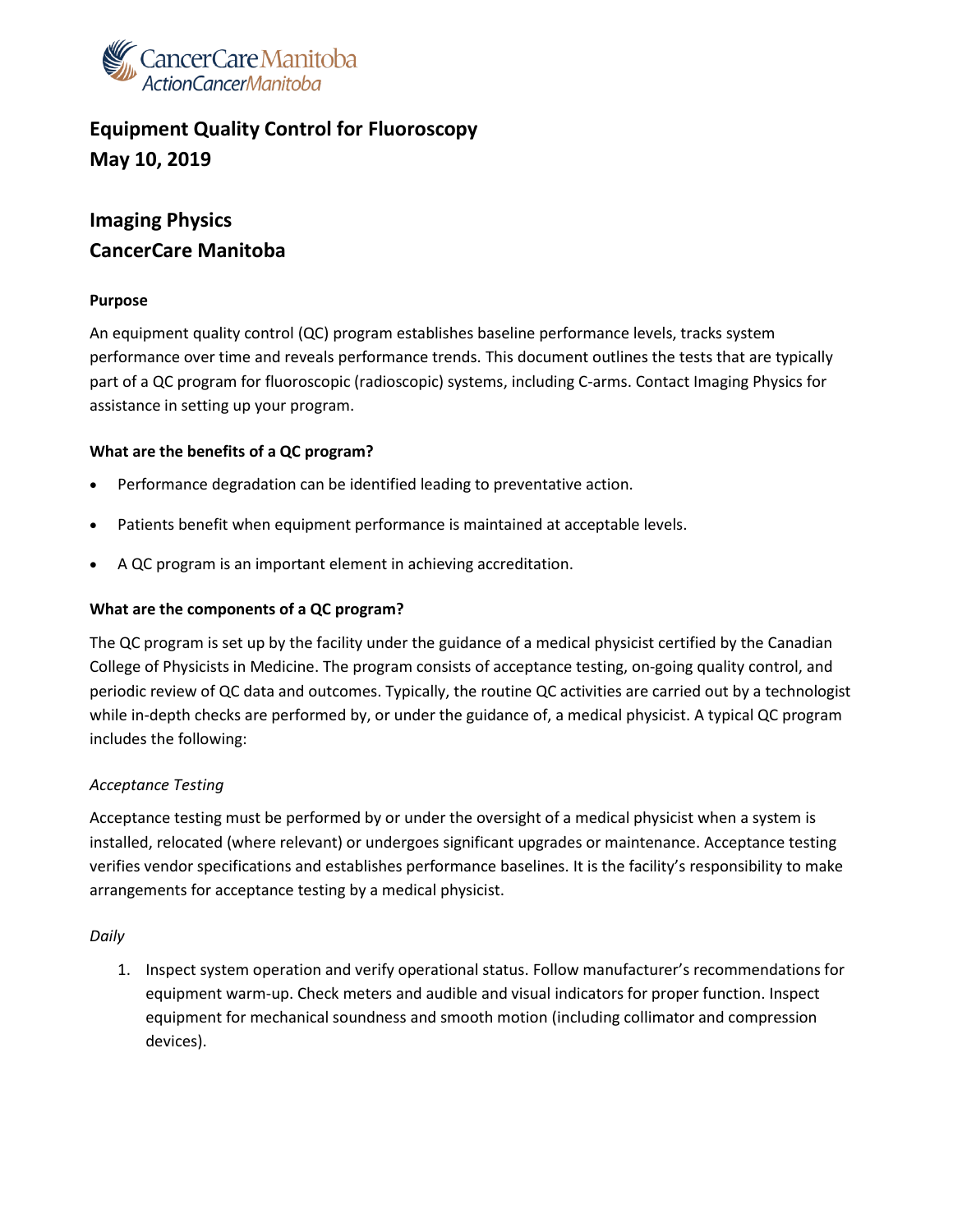

#### *Monthly*

- 1. Perform an image quality test with a phantom. An image quality test based on a phantom manufactured by CancerCare Manitoba is described below. If you wish to use a manufacturer's QC test, contact Imaging Physics to confirm that the test is appropriate. If your system is a R/F system, perform this test in the mode that is most commonly used clinically. For example, if the system is used in radiographic mode the majority of the time, perform this test according to guidance document entitled "Equipment Quality Control for Digital Radiography". Refer to the phantom testing instructions below only if the system is primarily used in fluoroscopy mode.
- 2. Verify performance of modality displays qualitatively by displaying and evaluating an image of the SMPTE pattern or equivalent. Verify visibility of the 5% contrast patches and the absence of distortions or artefacts. Refer to the modality display QC instructions available on the Imaging Physics website.

#### *Quarterly*

- 1. Check table angulation and motion.
- 2. Confirm that all radiation protection devices are in place and function properly. Inspect lead drapes, movable shields, and all other available shields used with the system.

#### *Annually*

- 1. Annual testing by or under the oversight of a medical physicist to evaluate performance against vendor specifications and baseline levels established at acceptance.
- 2. Annual equipment QC review by a medical physicist.

With regard to the suggested test frequencies, daily refers to each day the equipment is used.

QC data should be recorded in a manner that allows monitoring of trends in performance levels. It is recommended that QC data trends be reviewed at least semi-annually.

Note that manufacturer-supplied QA software that only provides a pass or fail result is not adequate.

If CR cassettes are used to obtain spot images, the QC guidelines for radiography must also be followed.

#### **Where to go for help?**

Imaging Physics at CancerCare Manitoba provides physics testing for diagnostic imaging systems, and can assist diagnostic imaging departments in setting up QC programs, training staff to perform QC tests and identifying appropriate QC tools. You can contact Imaging Physics at *Imaging.Physics@cancercare.mb.ca* or by calling 204-787-4145.

The fluoroscopy specialists are Dr. Harry Ingleby (204-787-2126) and Dr. Idris Elbakri (204-787-2856).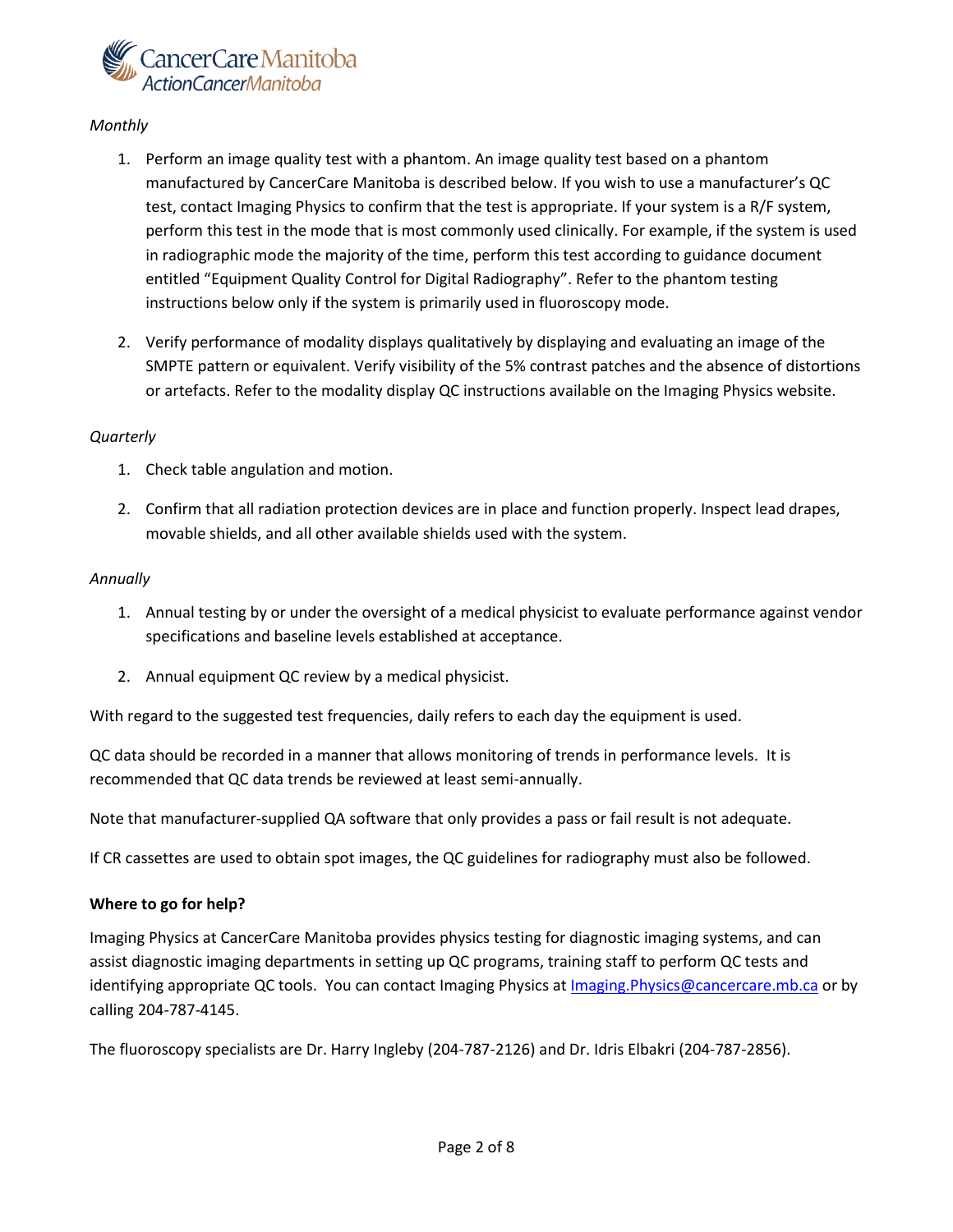

#### **CCMB Monthly Image Quality Test**

A phantom consisting of two 10 cm thick blocks of acrylic can be obtained from Medical Physics at cost. One of the blocks has a pattern of low contrast discs as shown in the figure below. This phantom can be used to quantitatively and qualitatively assess image quality.

|  |                                                                                                                          | $\circ$ |                          |  |
|--|--------------------------------------------------------------------------------------------------------------------------|---------|--------------------------|--|
|  | $\begin{array}{ccc} \Delta & \bigcirc & \circ & \circ & \circ \end{array}$                                               |         |                          |  |
|  | B O O o ·                                                                                                                |         |                          |  |
|  | $\begin{array}{ccc} \text{C} & \text{O} & \text{O} & \text{o} & \circ \end{array}$                                       |         |                          |  |
|  | $\begin{array}{ccc} \square & \square & \square & \square & \square & \square & \square & \square & \square \end{array}$ |         |                          |  |
|  | $E$ $O$ $O$ $\circ$                                                                                                      |         | $\hspace{1.5cm}$ $\circ$ |  |
|  |                                                                                                                          |         |                          |  |
|  |                                                                                                                          |         |                          |  |



### *Instructions for Phantom Image Acquisition*

Setup a QC patient. It is important to use the naming convention specified by e-Health. This facilitates remote trouble shooting by the medical physicists.

Stack the two blocks in the centre of the field of view such that the dark spot in the corner of the top block is aligned with the dark spot on the lower block. The block with the discs should be on top with the discs facing the x-ray tube. Collimate the beam to just inside the edges of the phantom. If testing a C-arm, do not stack the phantom blocks on top of the detector. Acquire a fluoroscopy sequence using a common clinical protocol. You may have to press the fluoroscopy pedal for a few seconds for the exposure parameters to stabilize. Make note of the fluoroscopic pulse rate, dose mode, filtration, SID and source to phantom distance. Use identical conditions every time the test is repeated.

Examine the first row of discs (row A) on the image. If not all of the four discs are visible, remove the bottom acrylic block and use only the block with discs. If you still cannot see all the discs in row A, please contact Imaging Physics.

Record the kV, mA and dose rate obtained during live fluoroscopy.

### *Instructions for Image Scoring*

Inspect the image visually using the modality display. Use the same display every time. It is best if the same person performs the image scoring every time.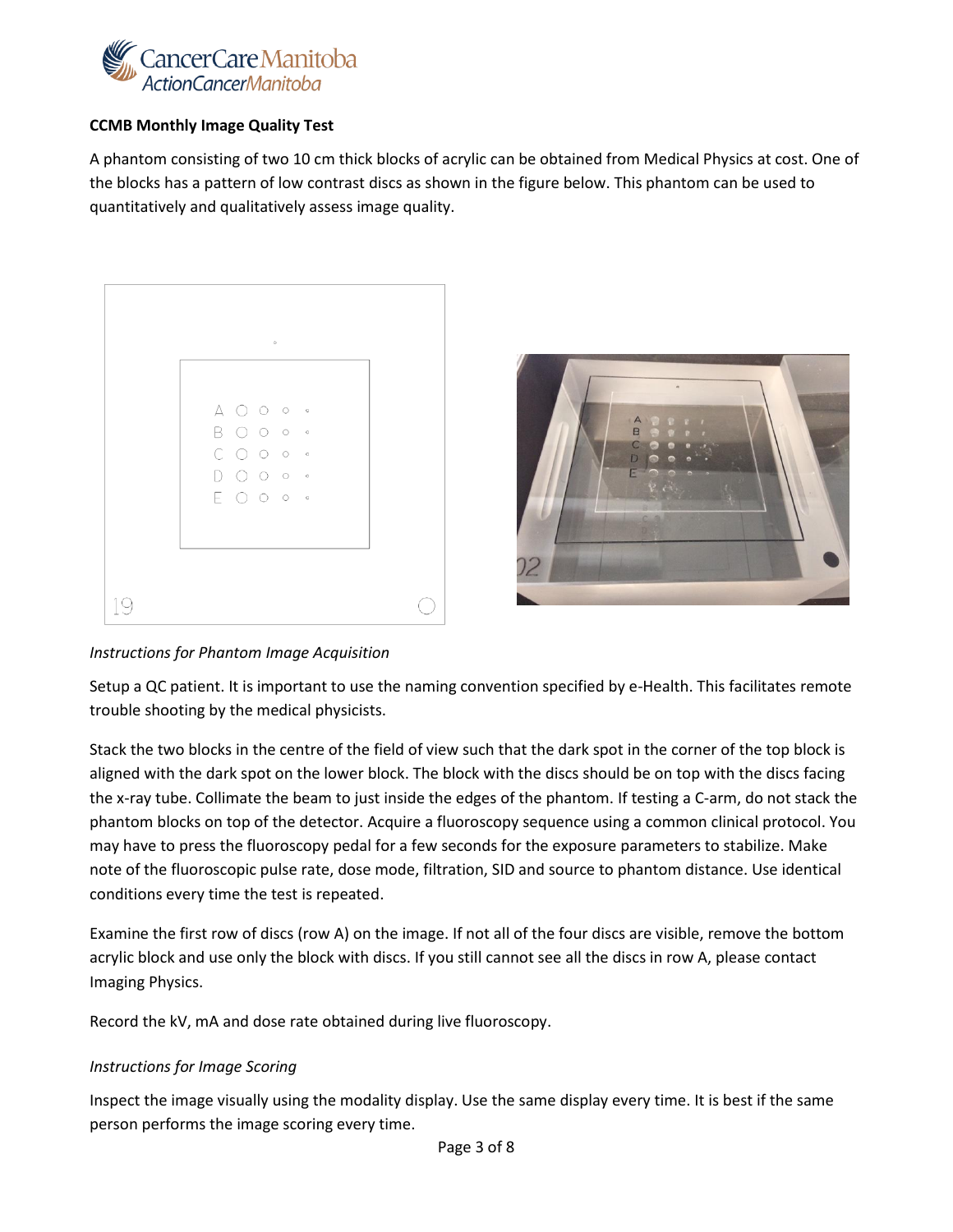

Examine rows A through E. Starting with row A, record the number of rows in which *all* 4 discs are *clearly visible*. A disc is *clearly visible* if its edges are discernible enough to circumscribe its perimeter. Stop scoring when you first encounter a row where less than 4 discs are clearly visible.

Now examine the largest disc in each row. Starting with row A and working towards row E, record the number of large discs that are clearly visible. Stop scoring when you encounter the first large disc that is not clearly visible. The same definition of "clearly visible" applies as before.

The image below gives an example of how the images are to be scored.



The image above would be scored as having 3 rows (A, B and C) where all discs are clearly visible. It would have a score of 4 for the number of large discs clearly visible.

The first time this QC test is performed establishes baseline values against which future measurements are compared. The baseline values must be established with the help of imaging physicists.

Use the spreadsheet developed by Imaging Physics to record and track your results.

#### *Performance Criteria*

If the imaging system's performance is stable, it is expected that the exposure parameters set automatically by the system, the dose, and the number of visible discs will not change significantly over time. The system passes if the number of rows in which all 4 discs are clearly visible does not decrease and the number of visible large discs does not decrease by more than 1 from baseline values. If the test fails, repeat it. If you still get a failure contact Imaging Physics.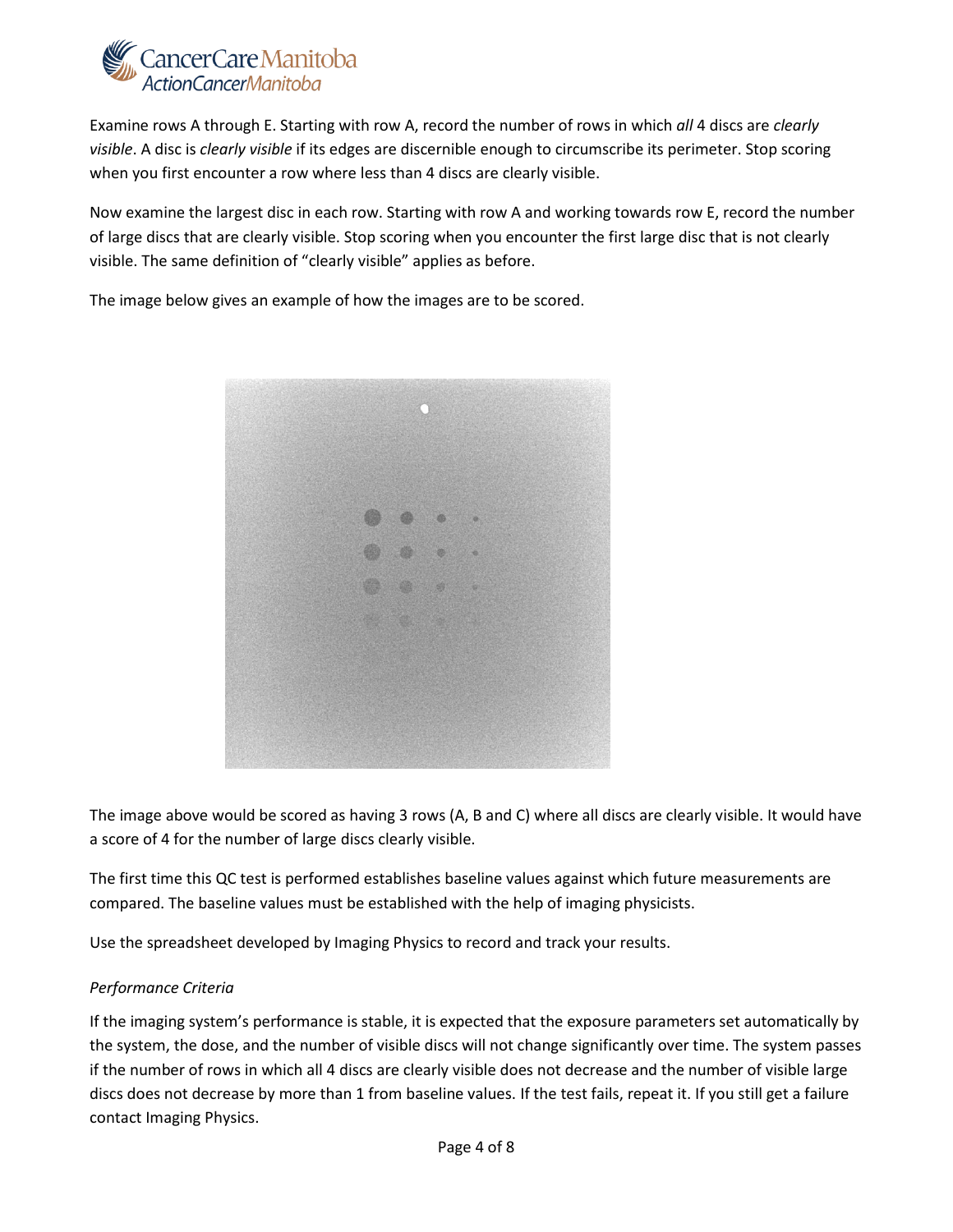

### **Annual Medical Physics Review - Fluoroscopy**

*This is a sample form of the annual QC review to be conducted by a medical physicist. This form is required by MANQAP to demonstrate ongoing compliance with the QC requirements.* 

| <b>Facility</b>                         |                                                                                                                | <b>Department</b>                                   |
|-----------------------------------------|----------------------------------------------------------------------------------------------------------------|-----------------------------------------------------|
| System make/model                       |                                                                                                                | <b>System Location</b>                              |
| Date of review                          |                                                                                                                | <b>Contact Person</b>                               |
| <b>Overall QC Program</b><br>Assessment | ( ) ACCEPTABLE<br>() ACCEPTABLE but requires<br>remediation<br>() NOT Acceptable. Immediate action<br>required | Time period of data<br>reviewed (mm/yy to<br>mm/yy) |

| <b>QC Test</b>                                                             | <b>Status</b> | <b>Comments</b> |
|----------------------------------------------------------------------------|---------------|-----------------|
| Daily Fluoroscopy System Inspection                                        |               |                 |
| Monthly Modality Display Performance Test                                  |               |                 |
| Monthly Image Quality Phantom Test                                         |               |                 |
| Quarterly Table Angulation and Motion Check                                |               |                 |
| Quarterly Radiation Protective Devices Check                               |               |                 |
| Annual Physics Testing (or acceptance if equipment is<br>new or relocated) |               |                 |

#### **Overall QC Program Assessment:**

**Required Changes**

Review conducted by

Signature

Date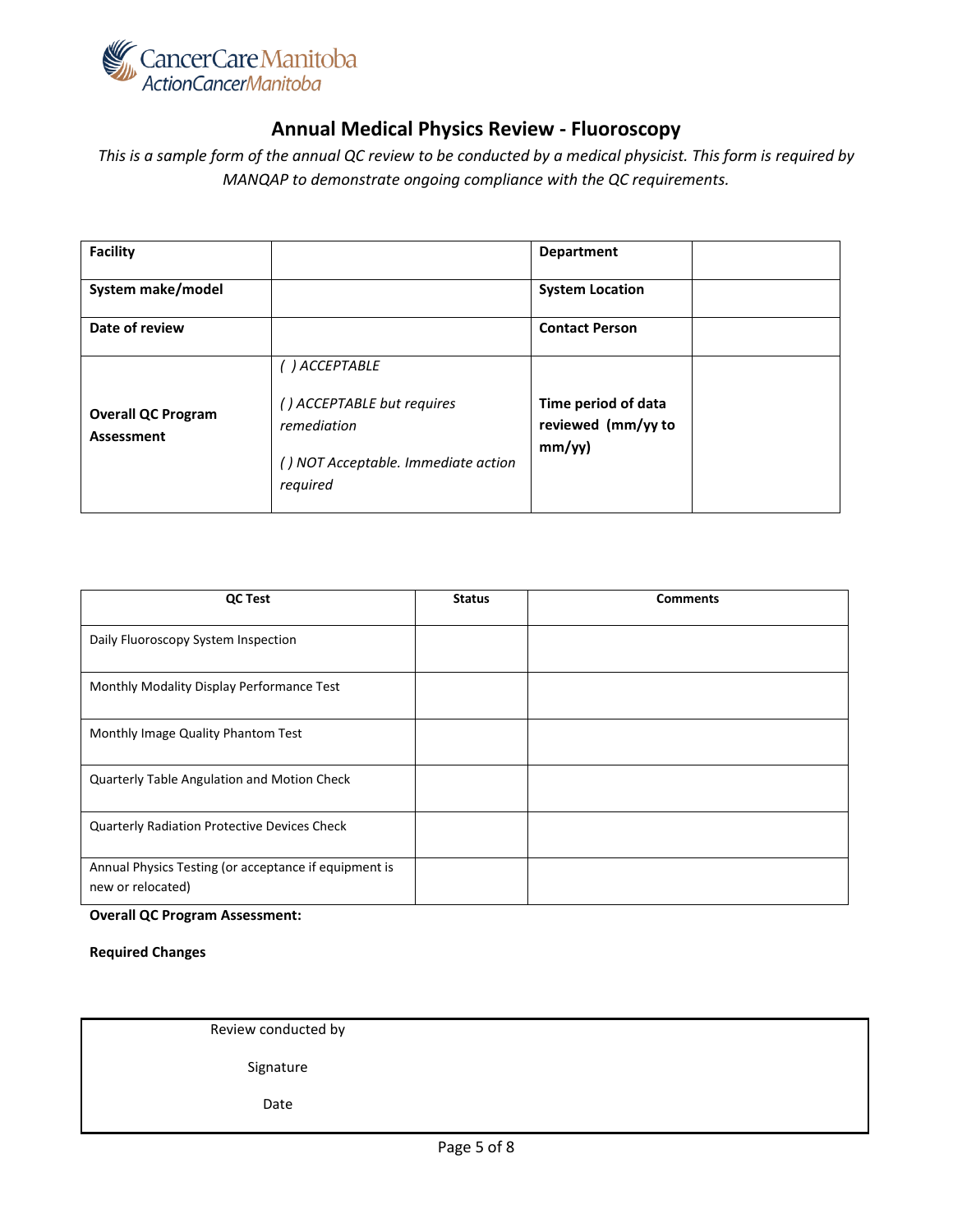

Site\_\_\_\_\_\_\_\_\_\_\_\_\_\_\_ Fluoroscopic System\_\_\_\_\_\_\_\_\_\_\_\_\_\_\_\_\_\_\_\_\_ Acquisition System\_\_DR / II\_\_\_\_\_\_\_\_\_\_\_Room\_\_\_\_\_\_\_\_\_\_\_\_Year\_\_\_\_\_\_\_\_\_

## Daily and Weekly Fluoroscopy QC Log

| <b>Month</b>        |  |  |  |  |  |  |  |  |  |  |
|---------------------|--|--|--|--|--|--|--|--|--|--|
|                     |  |  |  |  |  |  |  |  |  |  |
| Day                 |  |  |  |  |  |  |  |  |  |  |
| Fluoroscopic system |  |  |  |  |  |  |  |  |  |  |
| inspection          |  |  |  |  |  |  |  |  |  |  |
| <b>Month</b>        |  |  |  |  |  |  |  |  |  |  |
| Day                 |  |  |  |  |  |  |  |  |  |  |
| Fluoroscopic system |  |  |  |  |  |  |  |  |  |  |
| inspection          |  |  |  |  |  |  |  |  |  |  |
| <b>Month</b>        |  |  |  |  |  |  |  |  |  |  |
| Day                 |  |  |  |  |  |  |  |  |  |  |
| Fluoroscopic system |  |  |  |  |  |  |  |  |  |  |
| inspection          |  |  |  |  |  |  |  |  |  |  |
| <b>Month</b>        |  |  |  |  |  |  |  |  |  |  |
| Day                 |  |  |  |  |  |  |  |  |  |  |
| Fluoroscopic system |  |  |  |  |  |  |  |  |  |  |
| inspection          |  |  |  |  |  |  |  |  |  |  |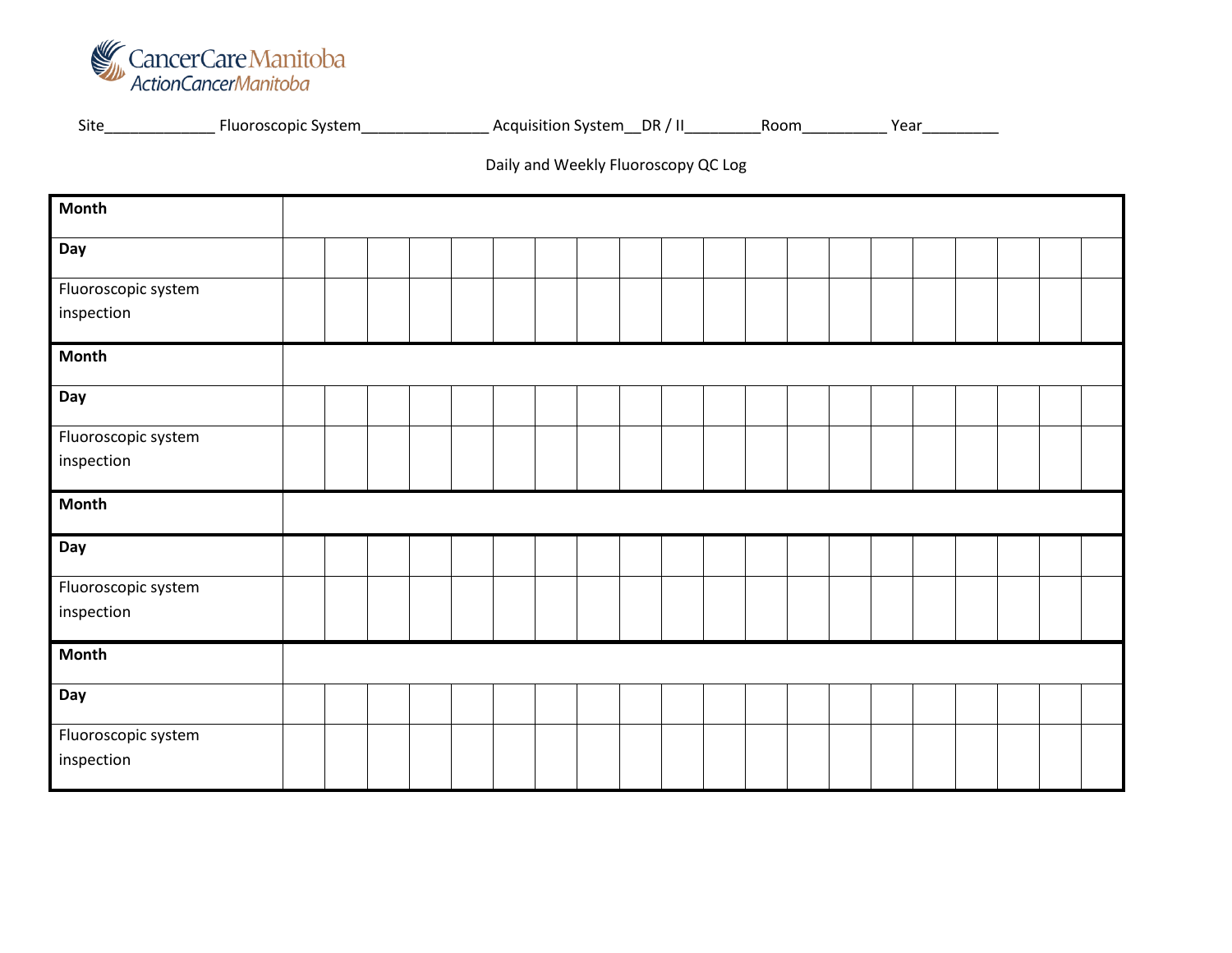

| Site | svstem<br>copic<br>ה אר | ,,ctam<br>Acquir<br>sition System. | DR | . | . ear |
|------|-------------------------|------------------------------------|----|---|-------|
|      |                         |                                    |    |   |       |
|      |                         |                                    |    |   |       |

Fluoroscopy Monthly QC Log

| Year                            |  |  |  |  |  |  |
|---------------------------------|--|--|--|--|--|--|
| <b>Month</b>                    |  |  |  |  |  |  |
| Image quality<br>phantom test   |  |  |  |  |  |  |
| Modality display<br>SMPTE check |  |  |  |  |  |  |